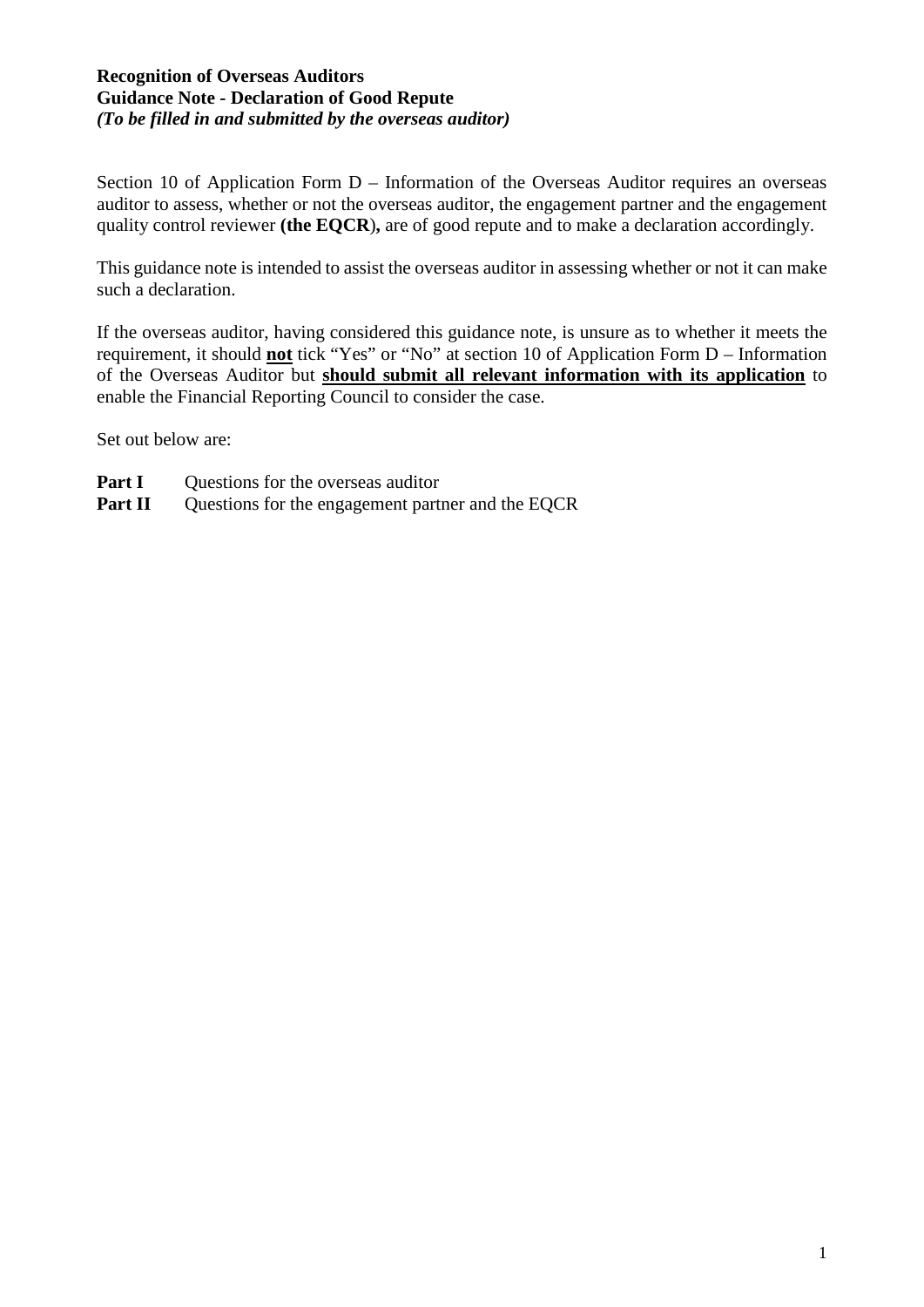### **Recognition of Overseas Auditors Guidance Note - Declaration of Good Repute** *(To be filled in and submitted by the overseas auditor)*

## **Part I Questions for the overseas auditor**

The overseas auditor should ask itself the following questions in order to assess whether it is of good repute.

|                                            |                                                                                                                                                                                                                                                                                                                                                                                                                     | <b>Yes</b>                                                                              | N <sub>0</sub> |  |  |  |
|--------------------------------------------|---------------------------------------------------------------------------------------------------------------------------------------------------------------------------------------------------------------------------------------------------------------------------------------------------------------------------------------------------------------------------------------------------------------------|-----------------------------------------------------------------------------------------|----------------|--|--|--|
| <b>Financial integrity and reliability</b> |                                                                                                                                                                                                                                                                                                                                                                                                                     |                                                                                         |                |  |  |  |
| 1.                                         | Since the last submission of Application Form B or Application<br>Form D, has the overseas auditor made any compromise or<br>arrangement with its creditors, or otherwise failed to satisfy creditors<br>in full?                                                                                                                                                                                                   |                                                                                         |                |  |  |  |
| 2.                                         | Since the last submission of Application Form B or Application<br>Form D, has the overseas auditor been the subject of any insolvency<br>proceedings?                                                                                                                                                                                                                                                               |                                                                                         |                |  |  |  |
| <b>Civil liabilities</b>                   |                                                                                                                                                                                                                                                                                                                                                                                                                     |                                                                                         |                |  |  |  |
| 3.                                         | Since the last submission of Application Form B or Application<br>Form D, has the overseas auditor been the subject of any civil action<br>relating to its professional or business activities which resulted in a<br>judgement or finding against it by a court, or a settlement (other than<br>a settlement consisting only of the dismissal of a claim against it and<br>the payment of its costs) being agreed? |                                                                                         |                |  |  |  |
| Good reputation and character              |                                                                                                                                                                                                                                                                                                                                                                                                                     |                                                                                         |                |  |  |  |
| 4.                                         | auditor been:                                                                                                                                                                                                                                                                                                                                                                                                       | Since the last submission of Application Form B or Application Form D, has the overseas |                |  |  |  |
|                                            | Convicted by a court of any criminal offence?                                                                                                                                                                                                                                                                                                                                                                       |                                                                                         |                |  |  |  |
|                                            | Refused or restricted in the right to carry on any trade, business or<br>$\bullet$<br>profession for which a specific licence, registration or other<br>authority is required?                                                                                                                                                                                                                                      |                                                                                         |                |  |  |  |
|                                            | Refused entry to any professional body or trade association, or<br>$\bullet$<br>decided not to continue with an application?                                                                                                                                                                                                                                                                                        |                                                                                         |                |  |  |  |
|                                            | Reprimanded, warned about future conduct, disciplined or<br>publicly criticized by any professional or regulatory body?                                                                                                                                                                                                                                                                                             |                                                                                         |                |  |  |  |
|                                            | Made the subject of a court order at the instigation of any<br>professional or regulatory body                                                                                                                                                                                                                                                                                                                      |                                                                                         |                |  |  |  |
|                                            | Investigated on allegations of misconduct or malpractice in<br>connection with its professional or business activities which<br>resulted in a formal complaint being proved but no disciplinary<br>order being made?                                                                                                                                                                                                |                                                                                         |                |  |  |  |
| 5.                                         | Are you currently undergoing any investigation or disciplinary<br>procedures, as described in question 4 in this document?                                                                                                                                                                                                                                                                                          |                                                                                         |                |  |  |  |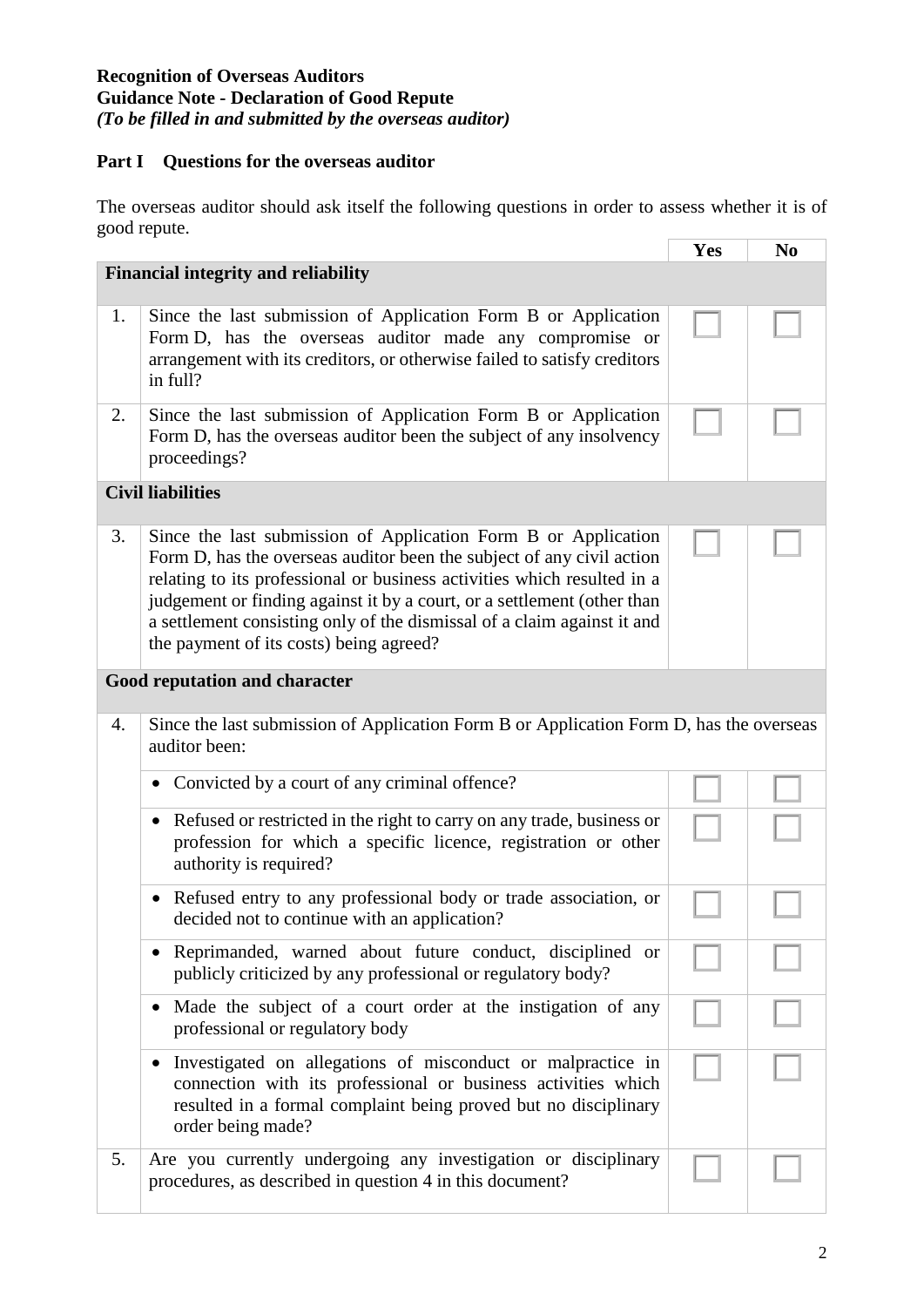### **Recognition of Overseas Auditors Guidance Note - Declaration of Good Repute** *(To be filled in and submitted by the overseas auditor)*

**A 'Yes' response will require further explanation, including but not limited to the details of proceeding, filing date***,* **docket/case number, name and address of court/tribunal and judgement/disciplinary order. Cross refer to where this explanation has been provided, if applicable.**

# **Part II Questions for the engagement partner and the EQCR**

The overseas auditor should ask the engagement partner and the EQCR the following questions in order to assess whether they are of good repute.

|                                            |                                                                                                                                                                                                                                                                                                                                                                                                                                                         | Yes | N <sub>0</sub> |  |  |
|--------------------------------------------|---------------------------------------------------------------------------------------------------------------------------------------------------------------------------------------------------------------------------------------------------------------------------------------------------------------------------------------------------------------------------------------------------------------------------------------------------------|-----|----------------|--|--|
| <b>Financial integrity and reliability</b> |                                                                                                                                                                                                                                                                                                                                                                                                                                                         |     |                |  |  |
| 1.                                         | Since the last submission of Application Form B or Application<br>Form D, has the engagement partner or the EQCR made any<br>compromise arrangements with their creditors or otherwise failed to<br>satisfy creditors in full?                                                                                                                                                                                                                          |     |                |  |  |
| 2.                                         | Since the last submission of Application Form B or Application<br>Form D, has the engagement partner or the EQCR been declared<br>bankrupt or been the subject of a bankruptcy court order or has a<br>bankruptcy petition ever been served on them?                                                                                                                                                                                                    |     |                |  |  |
| 3.                                         | Since the last submission of Application Form B or Application<br>Form D, has the engagement partner or the EQCR signed a trust deed<br>for a creditor, made an assignment for the benefit of creditors, or<br>made any arrangements for the payment of a composition to<br>creditors?                                                                                                                                                                  |     |                |  |  |
| <b>Civil liabilities</b>                   |                                                                                                                                                                                                                                                                                                                                                                                                                                                         |     |                |  |  |
| 4.                                         | Since the last submission of Application Form B or Application<br>Form D, has the engagement partner or the EQCR been the subject<br>of any civil action relating to their professional or business activities<br>which has resulted in a judgement or finding against them by a court,<br>or a settlement (other than a settlement consisting only of the<br>dismissal by consent of a claim against it and the payment of its costs)<br>being agreed? |     |                |  |  |
| Good reputation and character              |                                                                                                                                                                                                                                                                                                                                                                                                                                                         |     |                |  |  |
| 5.                                         | Since the last submission of Application Form B or Application<br>Form D, has the engagement partner or the EQCR at any time been<br>convicted of any criminal offence?                                                                                                                                                                                                                                                                                 |     |                |  |  |
|                                            | If so, give details of the court which convicted you, the offence, the sentence imposed<br>and date of conviction.                                                                                                                                                                                                                                                                                                                                      |     |                |  |  |